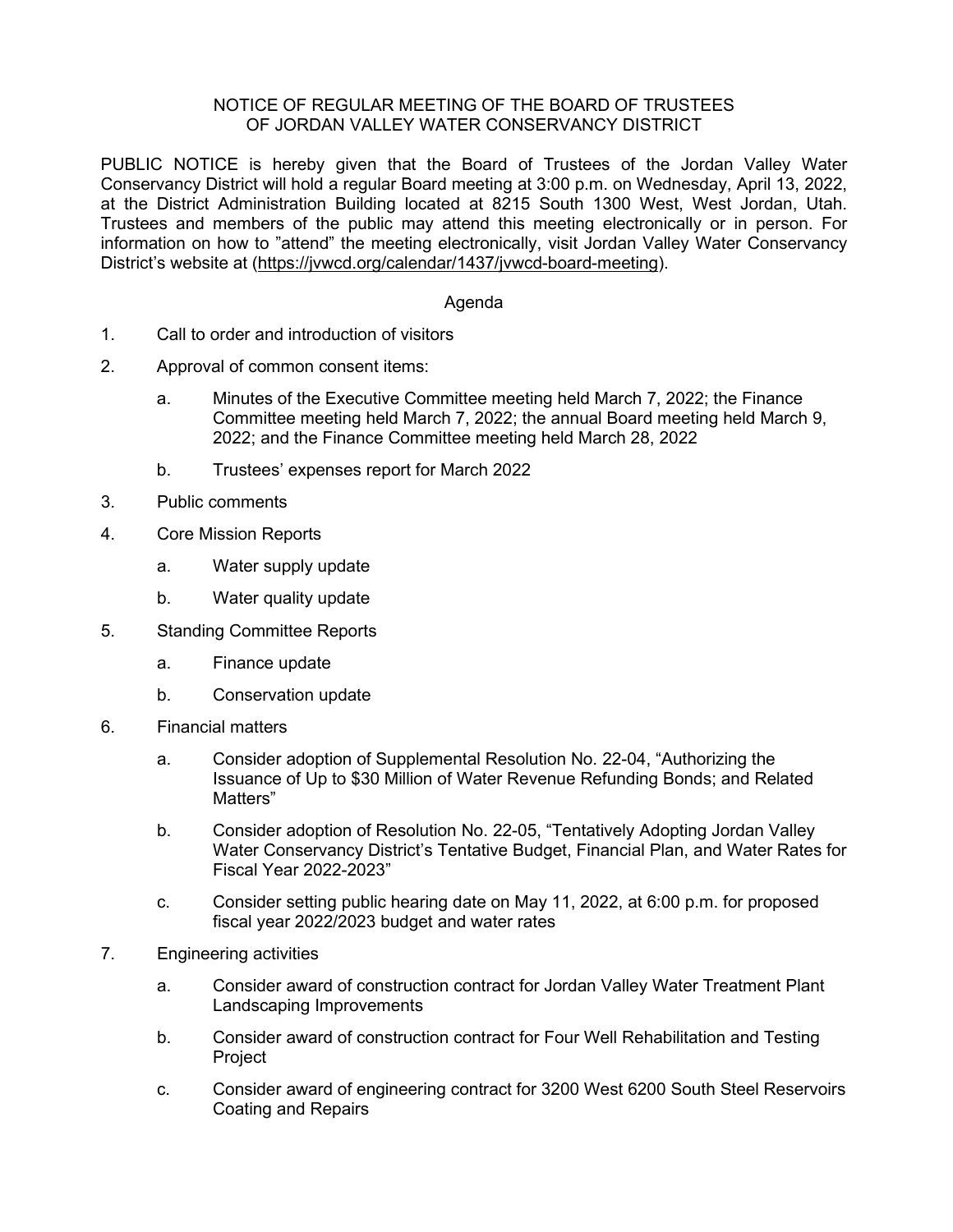## JORDAN VALLEY WATER CONSERVANCY DISTRICT

- d. Consider award of contract to supply Plate Settler Equipment at the Jordan Valley Water Treatment Plant
- e. Consider approval of change order for JVWTP sedimentation solids collection equipment supply contract
- 8. Operations and Maintenance activities
	- a. Consider award of contract and expenditure to rehabilitate monitor well pump motor
	- b. Consider approval of expenditure for Great Salt Lake sampling and data reporting
- 9. Conservation, Communications, and Information Systems activities
	- a. Consider approval of expenditure for Governor's Water Conservation Team Media Campaign
- 10. Reporting items:
	- a. Verification of compliance with selected legal requirements and internal District practices
	- b. Report on facilities rental agreements signed by the General Manager
	- c. Report on easement encroachment agreements signed by the General Manager
	- d. Report on District performance indicators for February 2022
	- e. Capital projects report for March 2022
	- f. Report on Media Coverage
- 11. Upcoming meetings:
	- a. Conservation Committee meeting, Monday, May 9, at 3:00 p.m.
	- b. Executive Committee meeting, Monday, May 9, at 3:30 p.m.
	- c. Public Hearing/Board meeting, Wednesday, May 11, at 6:00 p.m.
	- d. Consider approval to cancel the Conservation Committee meeting and Executive Committee meeting scheduled for May 9, 2022
- 12. Closed meeting located in District Administration building board room located at 8215 South 1300 West, West Jordan, Utah
	- a. Discussion of information provided during procurement process
	- b. Discussion of the character, professional competence, or physical or mental health of an individual
- 13. Open meeting
- 14. Adjourn